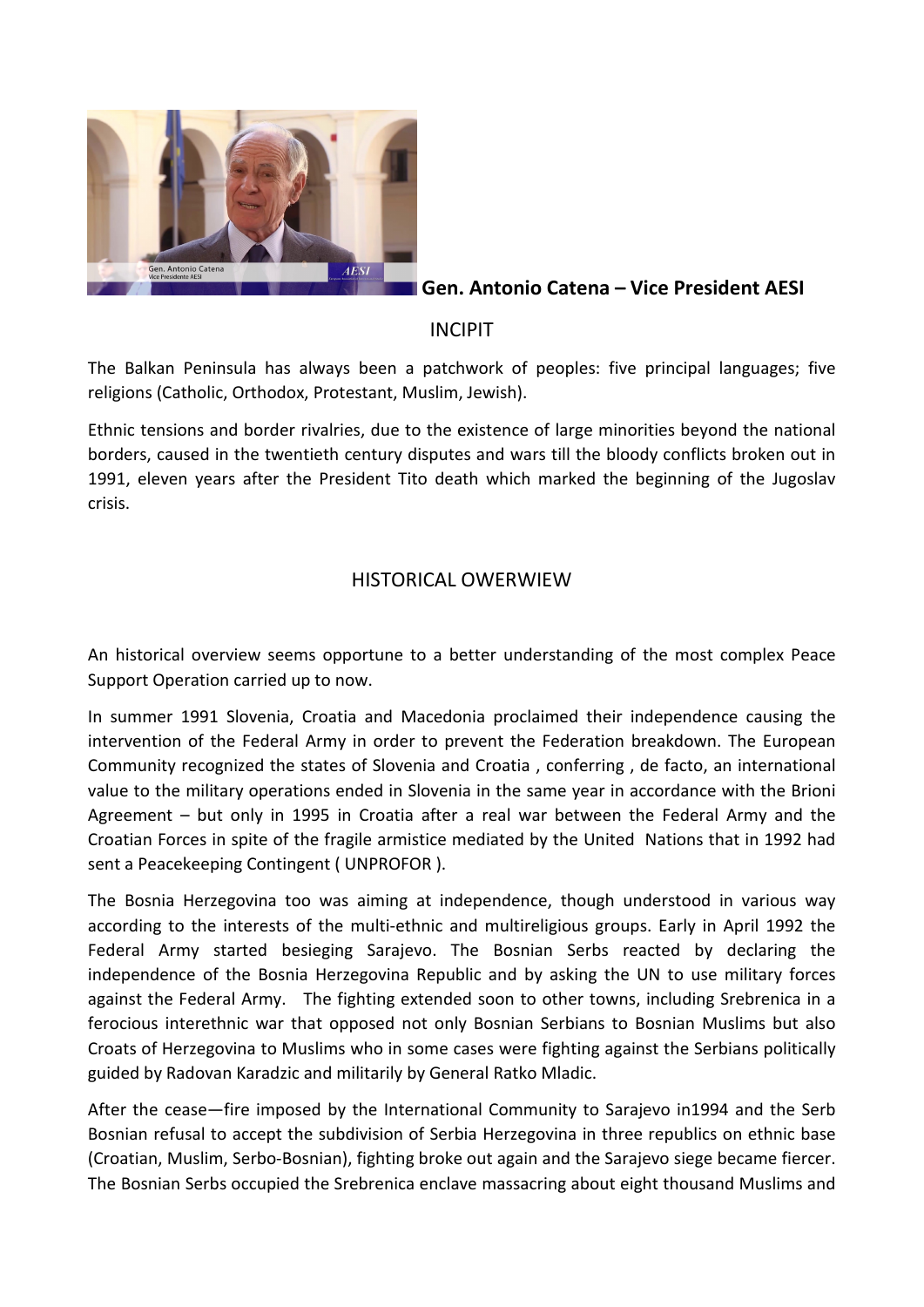committing all kinds of foul deeds that shook out of their torpor even those who trust that crises can be always solved through dialogues.

The failure both the of UN Peacekeeping mission and the diplomatic missions made necessary to apply to the United States for the cease fire imposition. The NATO resolute intervention and the renewal of an intensive diplomatic activity convinced the belligerents to accept the Dayton Agreements, signed in December 1995 that provide Bosnia Herzegovina be an only multi-ethnic state divided in two entities: the Croat-Muslim Federation and the Serbian Republic of Bosnia Herzegovina; each of them with his own Constitution. The keeping of these complex agreements was secured by 60.000 soldiers (Implementation Force) from NATO nation and from 20 non-NATO nation, including Russia that was seeking a new role in Europe.

## SOME CONSIDERATIONS

The complexity of the recalled events showed the UN structural inadequacy to perform the tasks of a new international peacekeeping in that period of interethnic conflicts and failed states. On the other hand, it showed clearly how much it is effective to build a global security construct based on a small number of major Powers and Regional Organizations.

Nowadays the Peace Support Operations require a specific qualification not only of the military but also of the other Institutions and Organizations able to interact, to accomplish wellcoordinated tasks within the process of the pace construction. University, in cooperation with diplomacy and military forces can do its best as the keeper of that culture necessary for the preparation of the future ruling classes and particularly effective for the moral reconstruction of conflicting societies. "University – said an emeritus rector of a nation devastated by violence – can succeed where the international politics failed" …. too optimistic? May be. Nevertheless, AESI engages in giving substance to that assertion both in the Balkans and in the Middle East.

### PERSONAL EXPERIENCE

When I arrived in Sarajevo (2001) together with other AESI members, making use of a flight for the Italian Contingent, the operations were in "Joint Forge" phase carried out by the NATO Stabilization Force (SFOR). The mission was to create a secure environment suitable for the selfgoverning prosecution of the peace process with the progressive reduction of the military presence and a greater involvement of the Civilian Organizations and local Authorities.

I was impressed by the still existing ruins and by the life trouble particularly in rural zones where plenty of areas couldn't be cultivated owing to the mines and the poor practicability of the cart roads.

The Special Representative of the Secretary General and Coordinator of the UN operations in Bosnia Herzegovina (Doctor Jacques Paul Klein ) thus described the situation during an AESI visit: